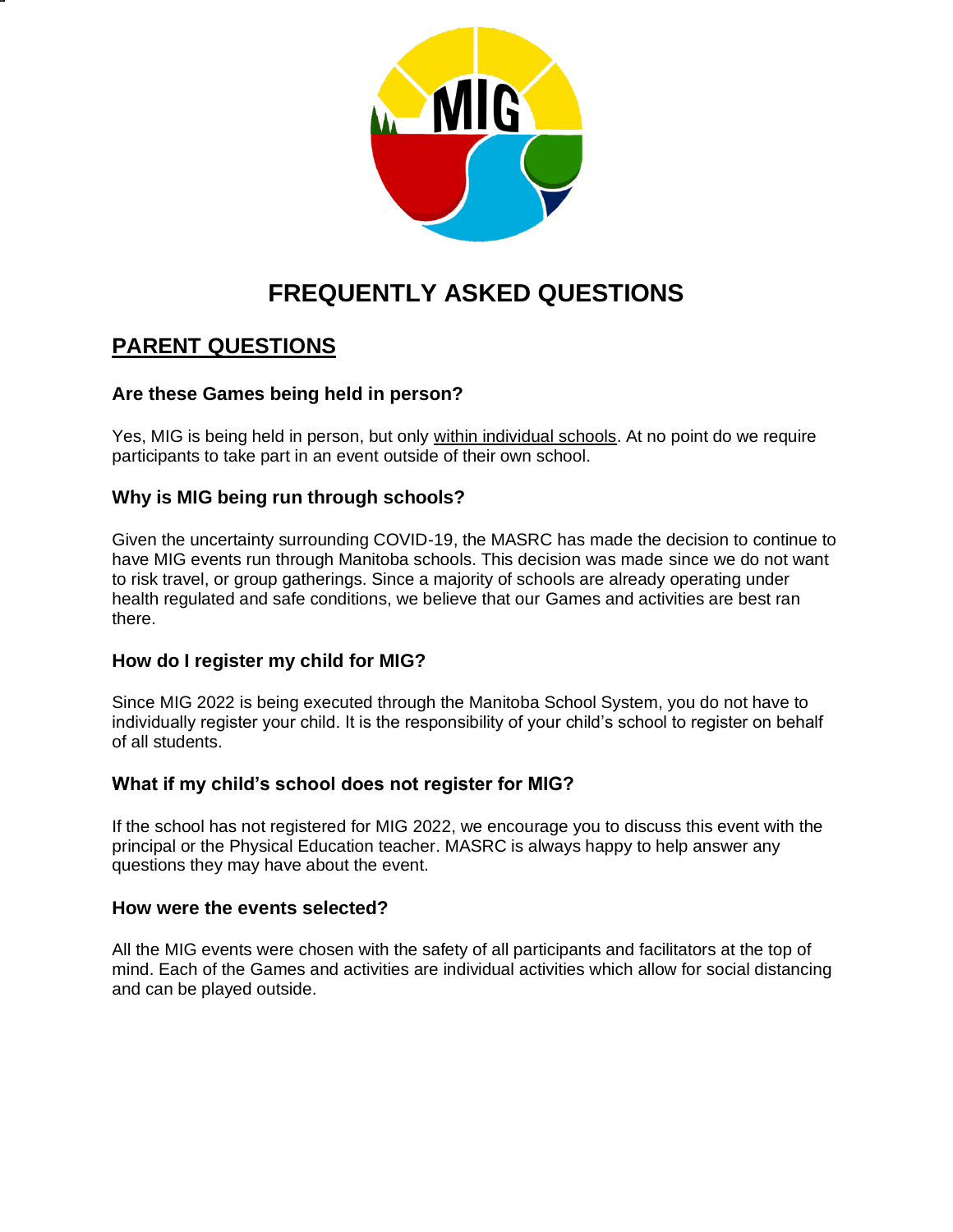

ď

### **What if my child is involved in a NAIG sport? Why aren't all those sports incorporated in MIG?**

Unfortunately, given the virtual nature of MIG 2022, it was not possible to incorporate all the NAIG sports. The events we selected for MIG were chosen in line with Covid-19 restrictions with our participants' safety as our priority.

#### **How are the winners determined?**

After each event, it is the responsibility of the school to submit the results of each participant electronically. After the result submission deadline (May 31st, 2022), MASRC will rank all of the result submissions. After ranking all the submissions, we will be able to select first, second, and third place winners for each event, age category and gender.

#### **Who do I contact if I have any questions?**

Gabby Desrochers Major Games & Leadership Coordinator gabby.desrochers@masrc.com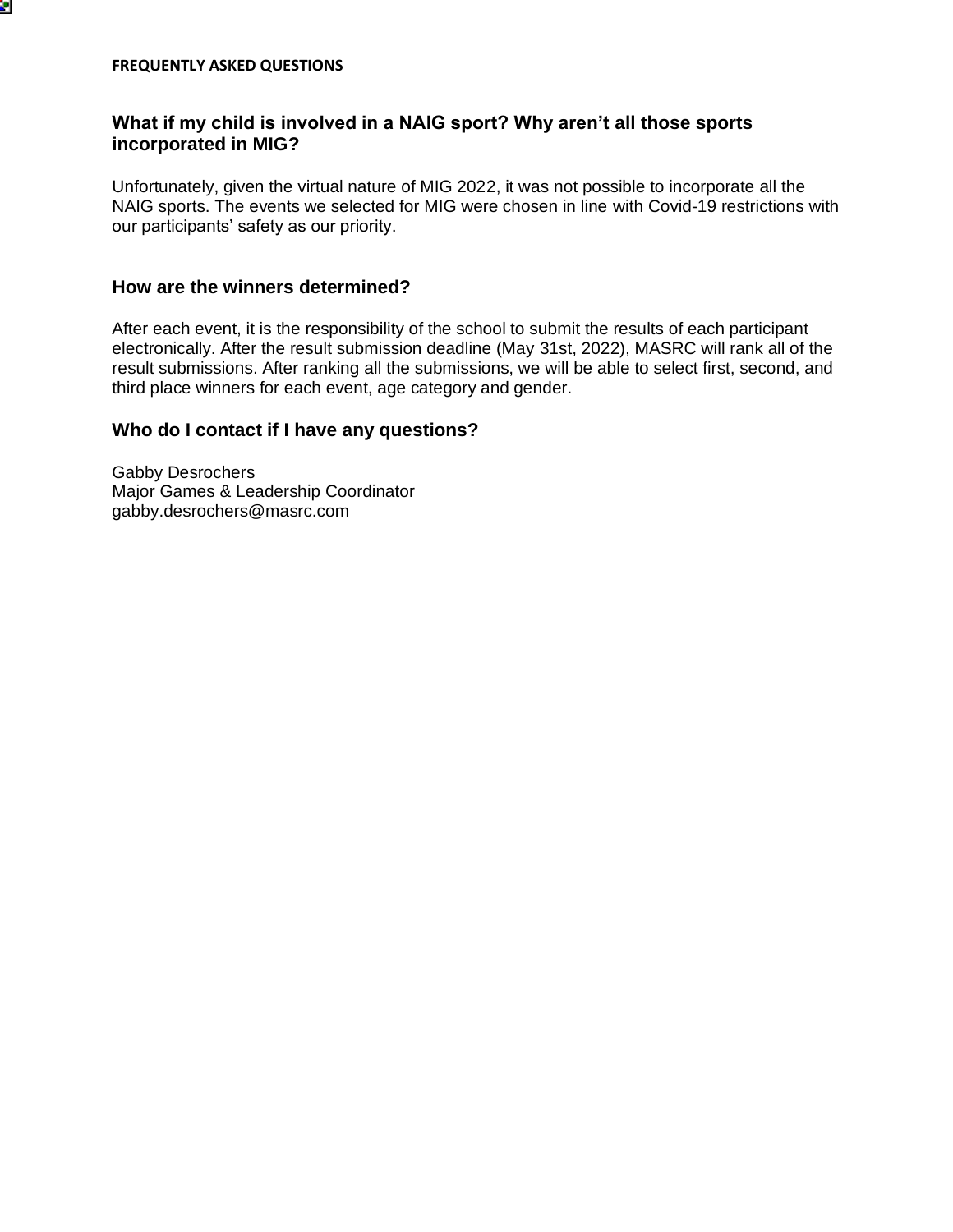### **SCHOOL QUESTIONS**

#### **Are these Games being held in person?**

Yes, MIG is being held in person, but only within individual schools. At no point do we require participants to take part in an event outside of their own school.

#### **How does a school register?**

Schools can register by following the [REGISTRATION](https://drive.google.com/file/d/1Os1o_FwK23Y6TopHRqcNsf6l42MiTSo8/view?usp=sharing) link. You can also find the registration form on our website at [www.masrc.com/mig.](http://www.masrc.com/mig)

In your registration, you will need to select a contact person to represent your school, and select any of the 8 MIG events your school wants to register for. Please note there is no minimum or maximum number of events a school can register for.

#### **Where can I learn about the activities and the rules?**

You can learn more about the MIG events by reading the Technical Packages found on our at [www.masrc.com/mig.](http://www.masrc.com/mig) The Technical package is a technical manual that creates a common understanding of the events between all parties (organizer, athletes, facilitators, judges, etc.), and outlines all of the necessary information to host that event.

#### **Can non-Indigenous students participate?**

We realize that each school will have different demographics, and it would be difficult to only offer these activities for Indigenous students. We encourage schools to involve as many students as they can. However, when the school is submitting the results for the events, we ask that they only submit the results of the students who are considered eligible for MIG 2022 (identify as Indigenous).

#### **Does a student need to provide proof of Indigenous status?**

No, athletes will only be asked to self-identify as Indigenous, and do not need to provide proof of such.

For the younger athletes who may not understand what it means to self-identify as Indigenous - MASRC would recommend working with your school's administration to determine if a student is Indigenous or not. MASRC may also be able to provide a letter to schools that can be sent home to parents for them to confirm Indigenous status of the students.

### **When do the events take place?**